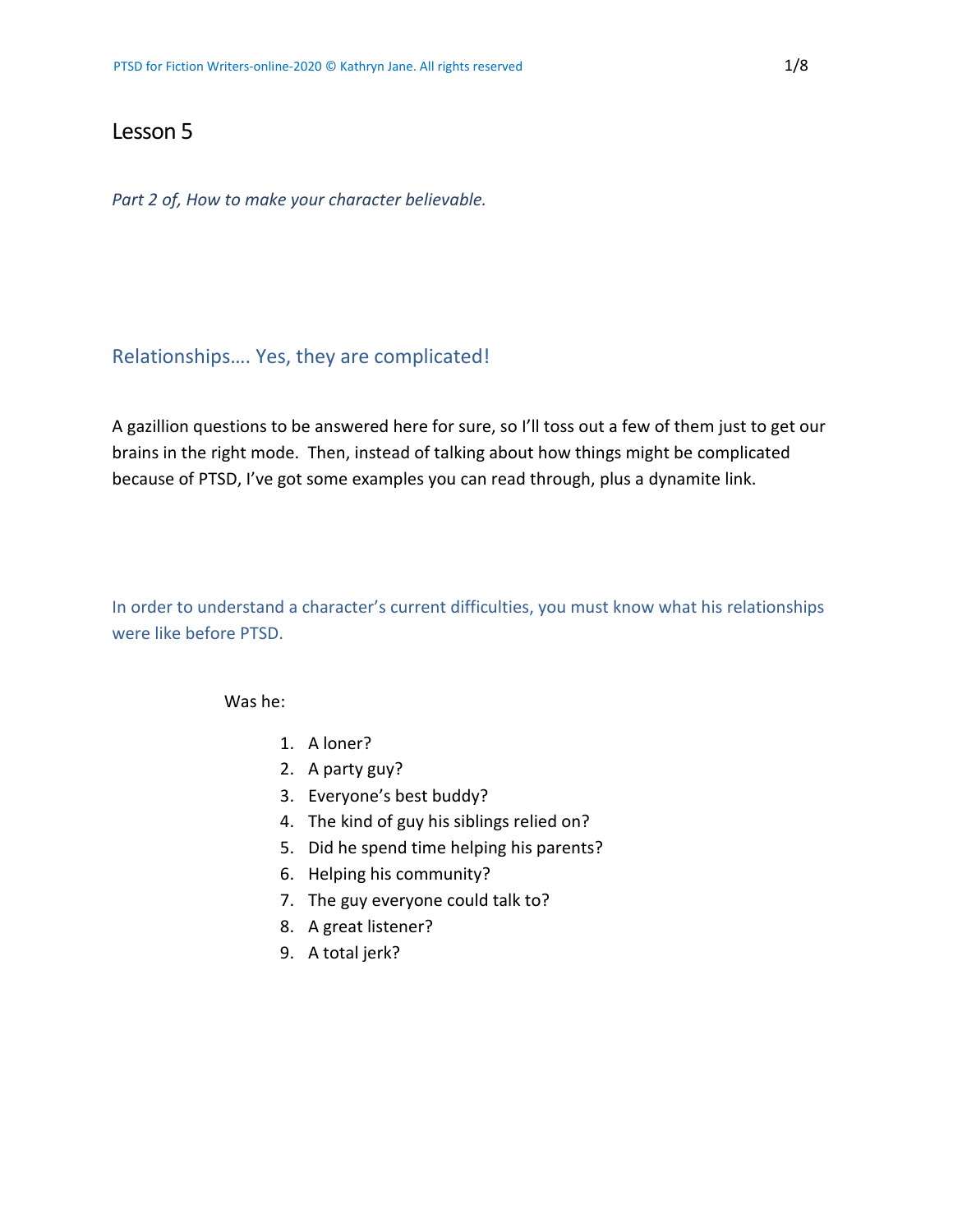Questions to consider while establishing your character's issues and how they affect his/her relationships.

- 1. How does PTSD affect your character's relationships?
	- a. How does he function in various relationships?
	- b. Has he disconnected?
	- c. Has he lost his sense of reason?
- 2. What are his coping skills when it comes to dealing with other people?
	- a. Is he patient?
	- b. Does he shut down?
	- c. Will he become violent if pushed?
	- d. Do the people around him tiptoe?
		- i. Pretend everything is fine?
		- ii. Or push his buttons?
- 3. Does he have the word *hero* dogging him?
	- a. Does he feel guilty to be a survivor?
	- b. Does it make him want to scream out that he's not a hero?
- 4. Is he loath to disappoint his family?
	- a. Or his friends?
- 5. Has he changed from a party boy to a loaner?
- 6. Is he using numbing as a way to cope with broken relationships?

## Consider Isolation and how it happens

When someone becomes overwhelmed by their inner world, they often push away from loved ones. This can become a self-fulfilling prophecy. The longer a person is unapproachable, the less likely any attempts will be made to approach, which creates even more isolation.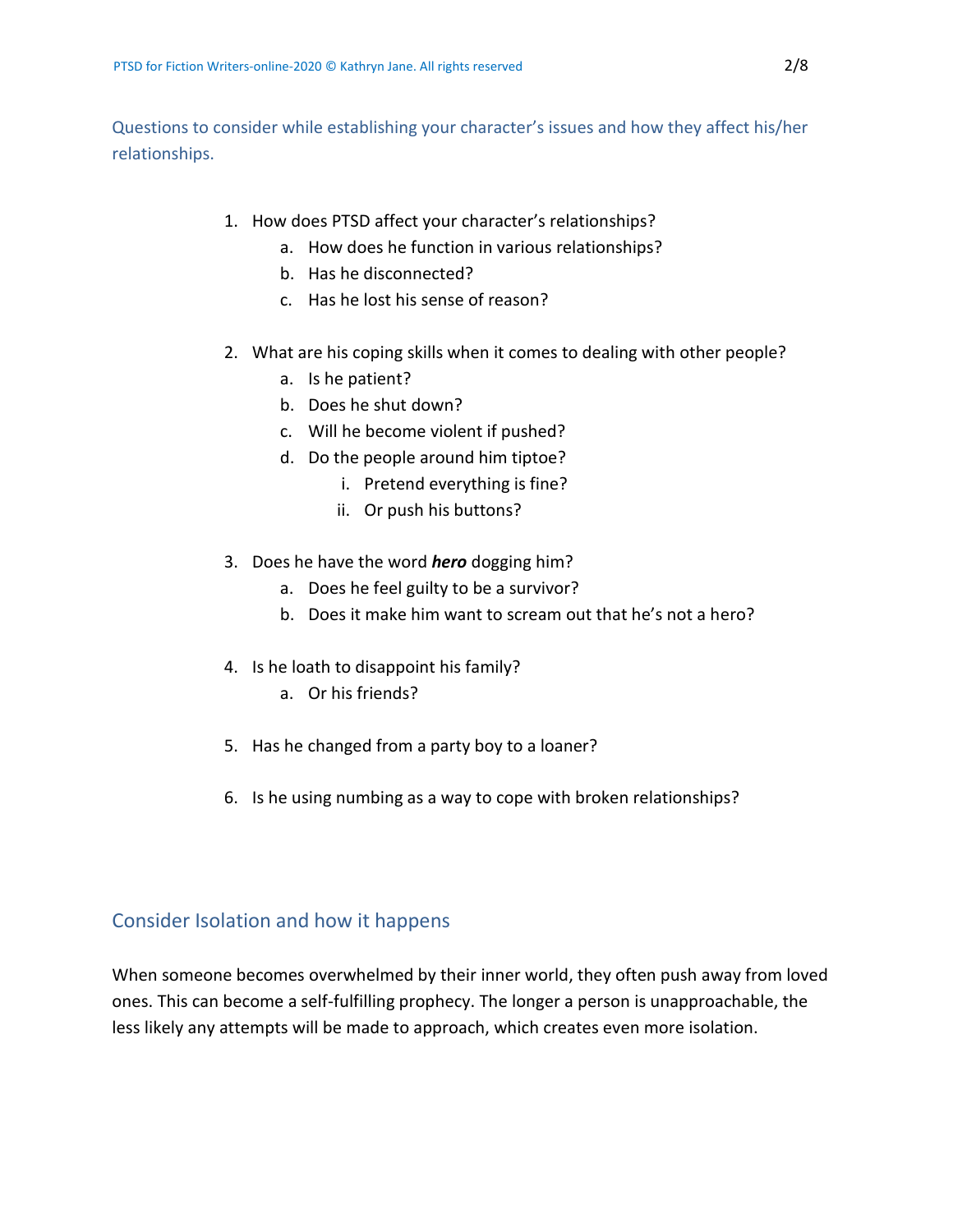# Other or New relationships left behind can be haunting

Soldiers working together through life and death situations, form soul-deep bonds. Together, they've witnessed the same atrocities. Felt the same feelings, and survived the same close calls. They've stood up for one another, either alone or as a brotherhood, through life and death events making what happens at home, away from the battle field, pale in comparison.

Soldiers can long for the camaraderie and sense of belonging they've left behind. They might mourn the loss of someone they'd only known for a matter of weeks in a way their family just doesn't understand. When people have stood back to back with someone while their life is threatened over and over again, a bond like no other can be formed.

This kind of relationship could be a problem due to jealousy, or just a lack of understanding on the part of a husband or wife who believe they should be the one and only.

# Examples of relationships affected by PTSD

### John **never got along with his dad.**

They butted heads over everything from his attitude, to the way he parked his car in the driveway.

Now it's even worse. John refuses to be in the same room with him. Why? Because if the old man didn't think he was good enough before, he sure as hell wouldn't think he was worth talking to now.

### Rose and her husband **had a good, loving relationship**.

Sex was good, quiet times together with sweet music were great, and they loved nothing better than to pack up the tent, throw some food in the cooler, and head for the hills with their dog and a couple of back packs. They'd sit in the dark and listen to the crickets sing, watch the lights of planes and satellites slip between the stars, and just enjoy being together.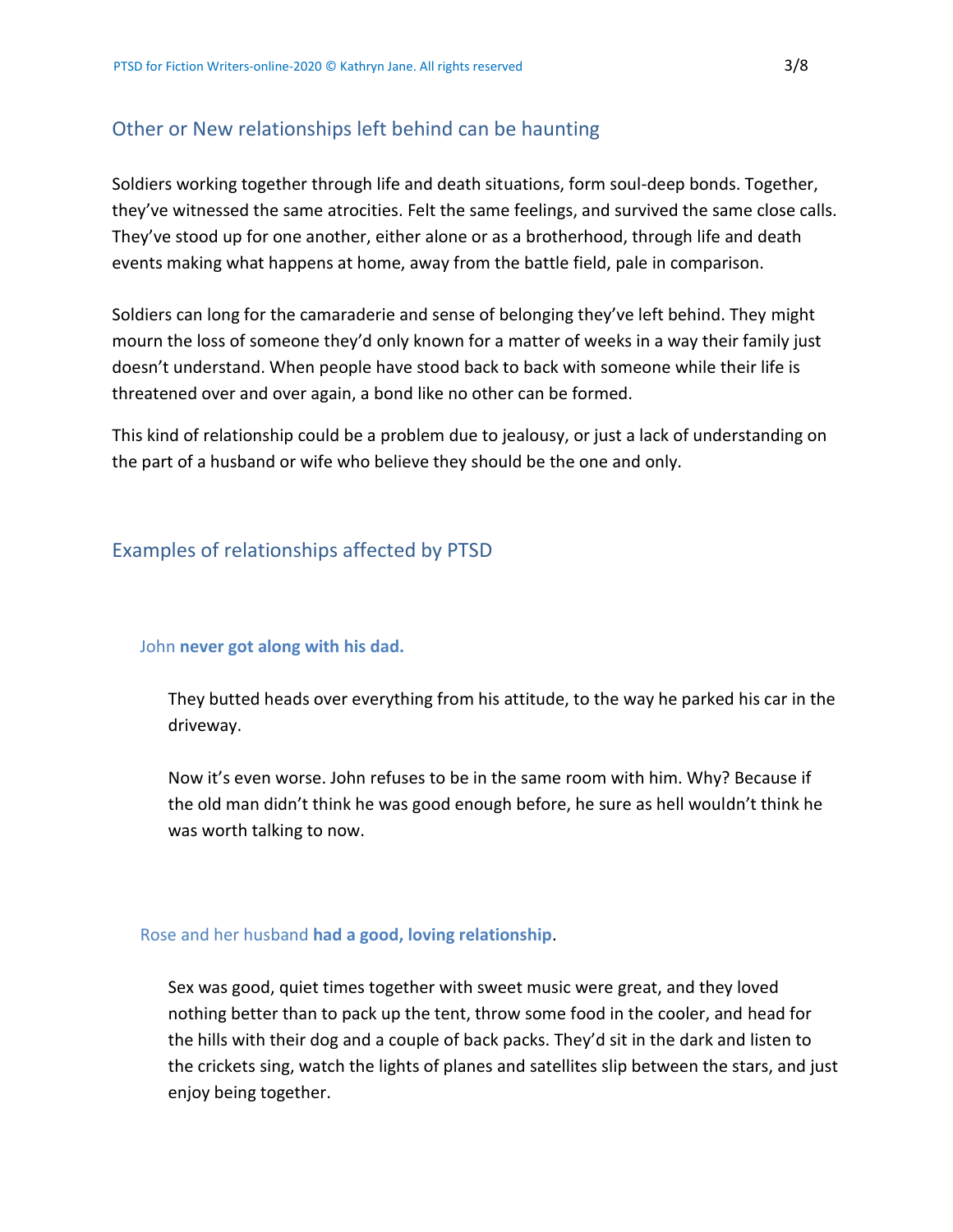When Rose got back from her last tour, life was good. She was glad to be home, ready to pick up her life, get on with getting their new house set up. But after a few months, she didn't feel like making decisions anymore. Didn't care what color carpet went in the spare bedroom.

Little by little she became more disconnected. Now she's avoiding her husband half the time. Can't talk about nonsense stuff like they used to. Refuses to go camping. They have sex, but that's all it is. She doesn't feel passion anymore because she just doesn't feel.

Constant music freaks her out because she can't hear over it, and silence makes her skin crawl. She's always looking over her shoulder, always expecting something to go wrong.

## Delia and Robert **didn't have a fairy tale relationship, but it was a solid one.**

They were never deployed at the same time, so there was always an adjustment time when one of them got home, but they shared an understanding of the process, gave space when it was needed, stayed close enough but not too close. They put work into their relationship, especially after a tour.

So Delia didn't understand what was wrong with him now. They'd both been state-side for two years. Sure there'd been bumps along the way, they were human, and no marriage was perfect. But in the last six months or so, she'd seen changes. Changes she didn't like.

He'd started spending more time away from the house. When they were both off the roster, he'd take off alone instead of hanging out with her. She let it go for a while, thinking it was just a stage they were going through. But then he started drinking more. Instead of a beer or two, he was getting drunk. And angry when she called him on it. She'd tried talking to him—always early in the day when he was stone cold sober. But he wouldn't talk. When she pleaded with him, he just marched out and slammed the door.

An hour later he was home, apologizing to her, making love to her, but she knew he wasn't all there. His mind wasn't engaged.

For weeks it went on that way, and then he stopped trying. Shut her out completely.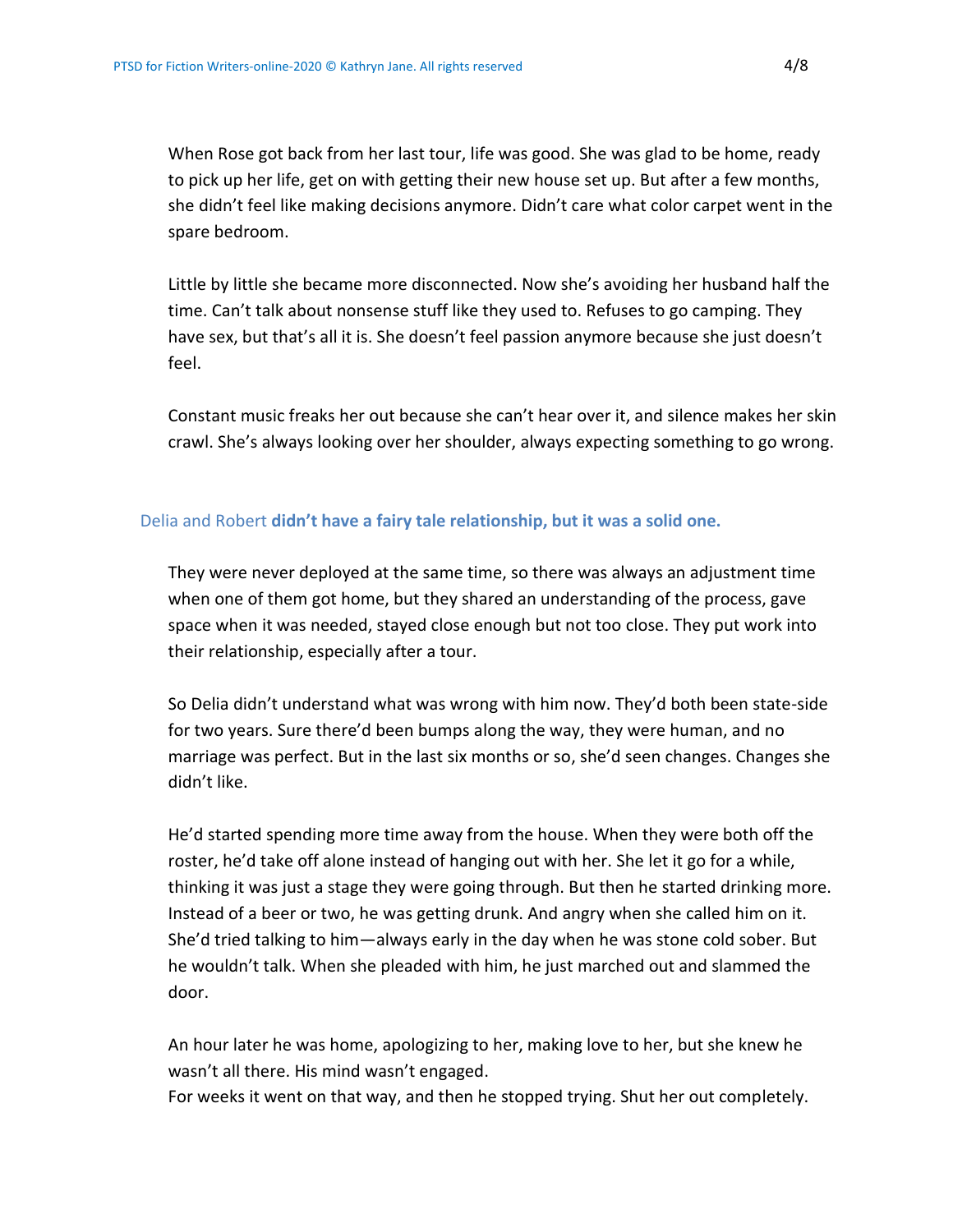### Michael's **parents didn't talk about love, never said the words.**

But from his earliest memories, he remembered them saying they were proud of him. That, was the one thing he could rely on. And he grew up working for their praise. Blue ribbons for races at school. Gold stickers and prizes in the classroom. Player of the year in baseball, all the badges and awards invented in Scouts. He knew his parents must love him because they always told him they were proud of him. He grew up believing that love and pride were the same thing.

But now it was different. They called him a war hero. After his discharge they let him move back into his old room where the trophies and ribbons still decorated walls and shelves. Told him he could stay there while he was getting his degree. Bragged to their friends that their war hero son was going to be the best doctor in the world.

What they didn't know, was that he'd started skipping classes. When he didn't arrive at the lecture theater early enough to get a seat at the back, he couldn't stay. Voices behind him, especially whispered voices, made his heart pound so hard he thought it would explode. By the time he bolted from the room, he'd be sweating and shaking, barely able to focus on his escape path.

He'd never be a doctor. Would never get a degree. He wasn't who they thought he was. He had nowhere to go. His parents wouldn't be proud of the coward he'd become.

### Louise **was named ambulance call-taker extraordinaire, eight months in a row.**

They'd finally put a permanent plaque on the wall and deemed her a legend, ineligible for future votes. It had been funny at the time. She didn't need the accolades. It was better for morale if the others could be recognized now and again.

Her team looked to her for leadership. Respected her. She bent over backwards to help the people she thought of as her family, and the students she mentored were always very successful.

But that had been five years ago. Now when she passes the plaque in the hallway the pressure in her head begins to build. She doesn't want to go into the communications room. Her team is growing tired of her constant requests to work radio, not phones. New dispatchers needed radio time, but she won't give up her seat. Can't.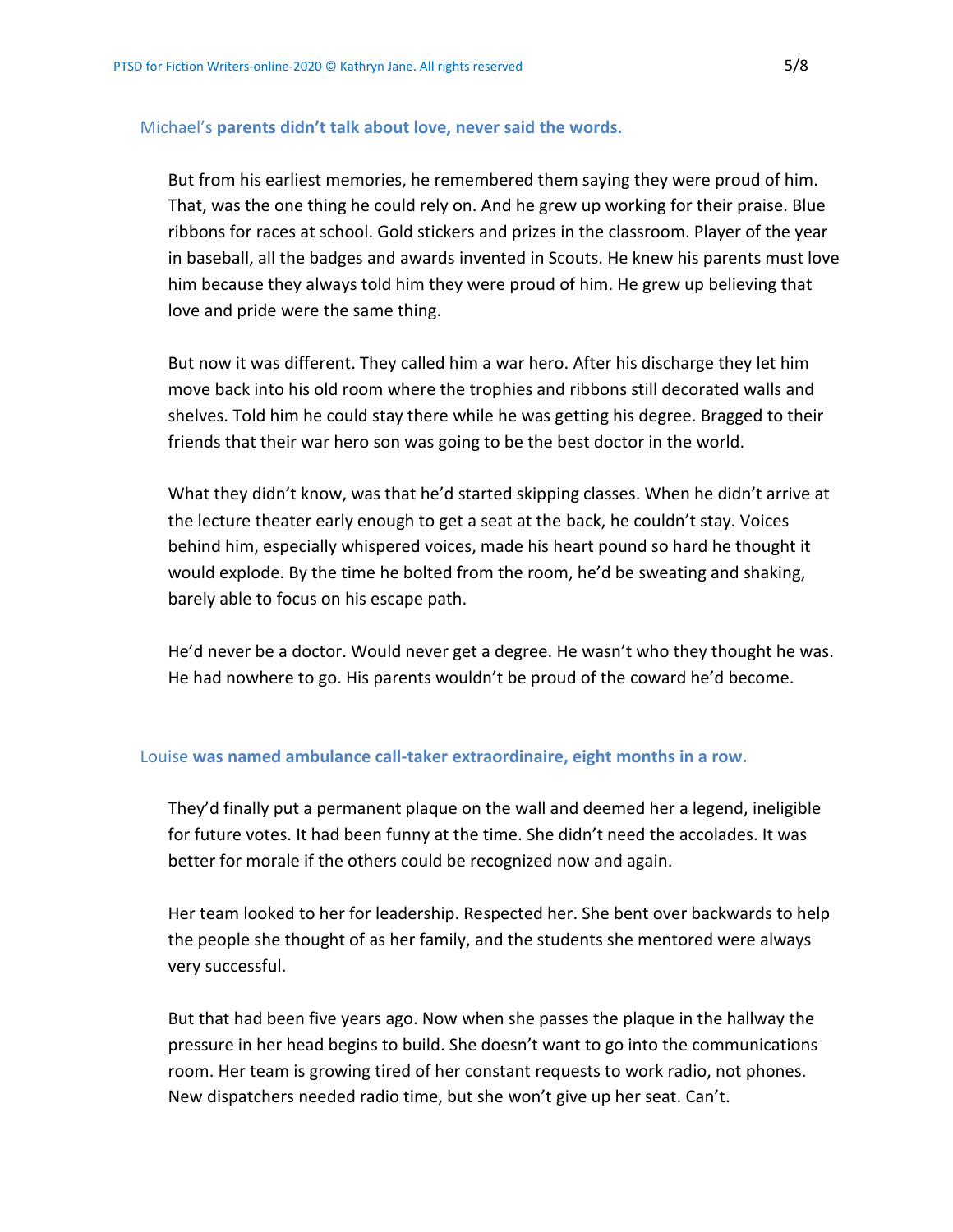Knowing that next call might be the choking baby, or the stopped heart of a loved one, makes her hand shake as she reaches for the button when it lights up.

She can't deal with the people, their cries, the begging. She has to say on radio. She has seniority. Fuck the students. She earned her right to work dispatch and not have to take fucking calls. She was the best at juggling resources. She'd get the help there faster than anyone in the room. She didn't have to listen to the screaming.

#### Steve **was always first on scene.**

First on scene, and last to clock out. It's what he did. Who he was. He rescued the smart, the stupid, old, young, the deserving, and the bottom feeders. If somebody was in need, he was there.

But no one knew he had to polish off a fifth of vodka in order to sleep at night. It kept him from driving his fists through the walls in frustration. Bought him a couple hours of unconscious. Time when the screaming in his head stopped.

Now he sat in the rig, heart in his throat, staring through the windscreen as the other paramedics dealt with the people in the wreck. He'd tried to go, but just like last time, he couldn't seem to get a grip on the door handle. He was letting his buddies down. He was worthless.

#### Julie **used to love hanging out with her girls.**

They'd been together since grade 1 and stayed together through college, weddings, and babies. But now, she just couldn't stand them. Didn't care about soccer practice and skating awards. And her friends stopped talking now when she came into the room.

Julie's friends are worried about her. They see the disconnect, but don't know what's wrong. They don't know she's started having flashbacks to those days when her stepfather… She can't tell them because then they would know she's been lying for years. She can't tell them she never had the guts to speak up, to defend herself…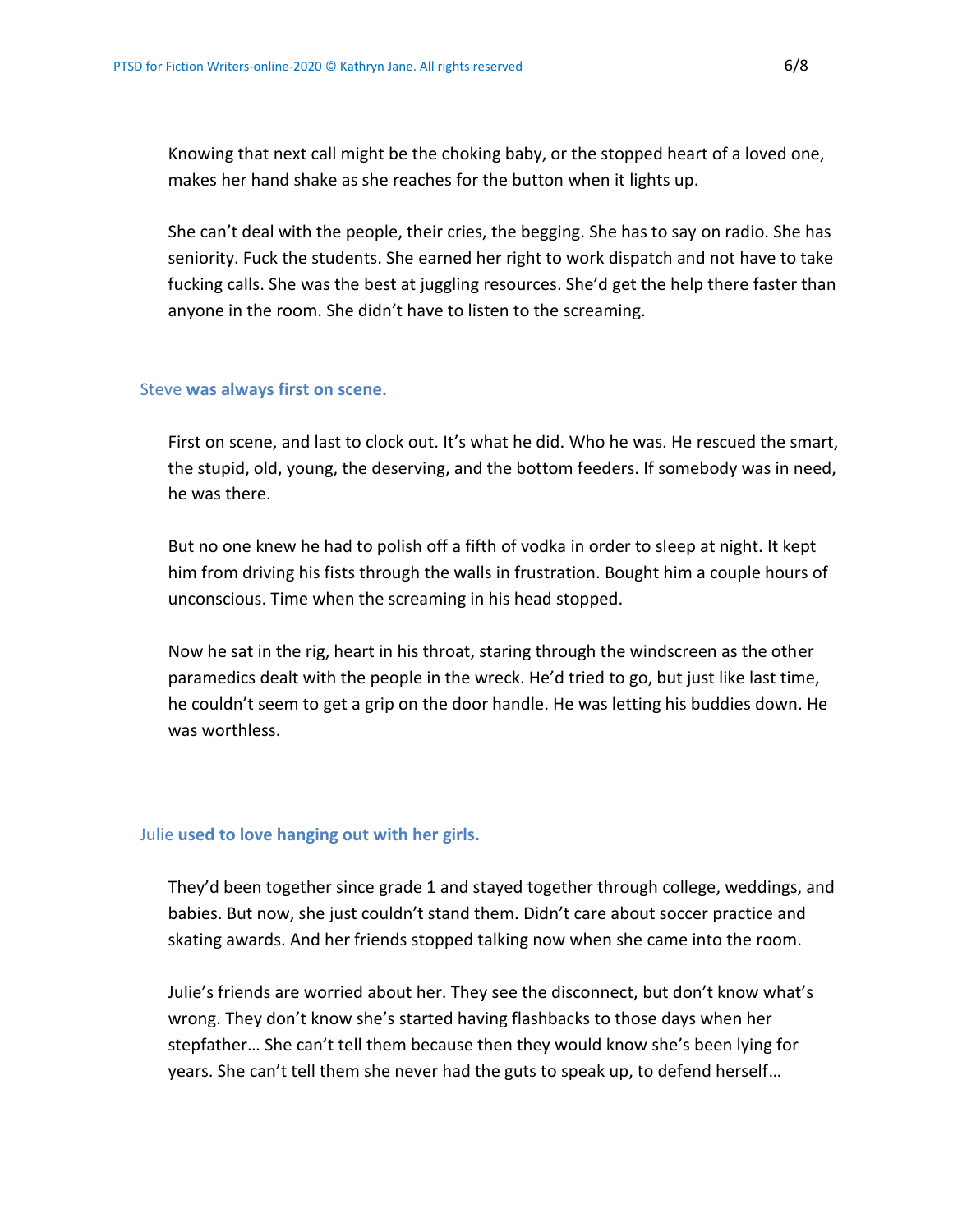#### Ralph's **family are very proud of him because he received an award for bravery.**

He helped get six of his teammates out alive, against all odds. But Ralph knows the truth. He knows he was scared shitless and running for his life. He knows there were three guys left behind. He knows they were taking their last breaths, not viable, but that doesn't seem to matter. He left them behind. They died without him.

Three months later, Ralph's friends wonder why he hasn't been to the pool hall—their regular hangout—since he got back. They go to his house and pound on the door. Try to get him to come down for a game or two, but he won't. Says he's got stuff to do. Hell, what could be so important? Sure he got those awards and all, but hey, they'd been buds forever.

Ralph knows he's safe in the house. He's rigged the locks and the windows so he'll know if anyone tries to get in. And he only sleeps when it's light out. He knows the dark is when the enemy can slip in, slit throats, and take away lives. For two weeks after he'd been discharged he'd tried sleeping at night, but even with the pills they'd given him, the dreams would come. Even when he swam to the surface, woke up, he could hear the breathing, see the flash of a blade and reach for his own. In the dark. Ralph couldn't sleep at night anymore.

At least in the daytime, he could see when the nightmares drove him out of sleep. And in one glance he could see the door and window locks, know if they'd been breached.

#### Melissa **can't relate to her friends anymore.**

They get giggly and plan a night at the bar where the single ones hope they might find mister right, or mister good for now. They want to dance with strangers, get drunk, and show off.

They don't know she was raped. By her supervisor. A man twice her age. The man she'd have to go to if she wanted to report a rape. They'd all been in a bar and she'd only done one shot. But it had been drugged and when she started to stagger, he told the others to stay and he'd take her home.

She wants to scream at her friends when they talk about getting lucky. About doing shots, about all the things that seem so stupid and trivial to her now.